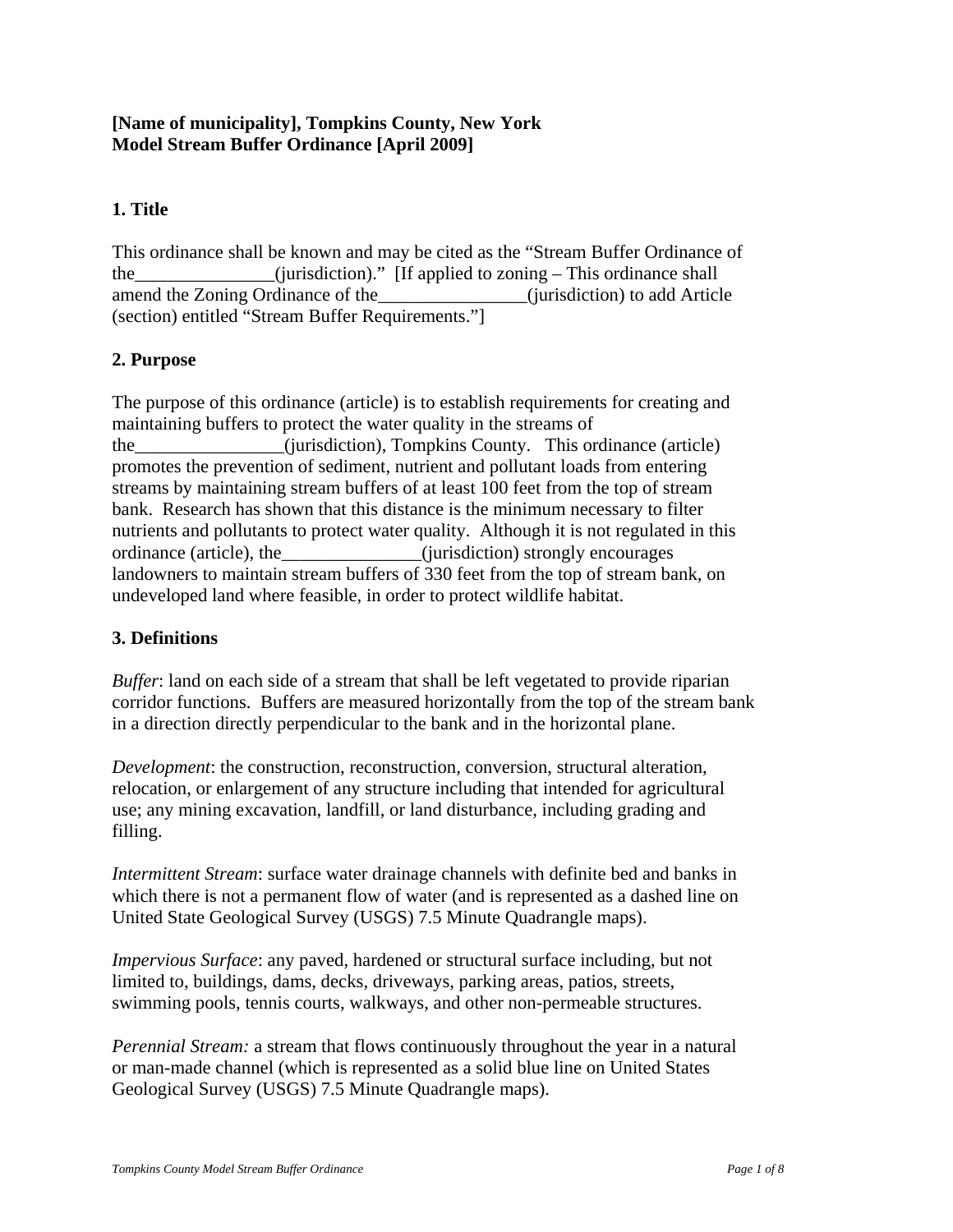*Steep Slope:* any slope of 15% grade or greater.

*Stream*: the full length and width, including the bed and banks, of any watercourse, that has a channel which periodically or continuously contains moving water. It further has a defined bed, and has banks that serve to confine water at low to moderate flows (and is represented as either a solid or dashed blue line on United States Geological Survey (USGS) 7.5 Minute Quadrangle maps). For the purpose of this ordinance, constructed drainage-ways, including water bars, swales, and roadside ditches, are not considered streams.

*Stream Bank*: the lateral confines of a stream which contain the normal flow of the stream.

*Parcel:* a designated tract or area of land established by plat, subdivision, or as otherwise permitted by law, to be separately owned, used, developed, or built upon.

*Top of Stream Bank:* the primary edge of the ordinary high water mark, or break in slope for a watercourse, which maintains the integrity of the watercourse.

*Wetlands*: lands, including submerged lands, saturated by water at a frequency and duration sufficient to support vegetation adapted for life in saturated soil conditions. For the purpose of this ordinance, wetlands are limited to those lands that are categorized as wetlands by either the New York State Department of Environmental Conservation (DEC) or the National Wetlands Inventory (NWI) or have been documented and mapped as part of an officially adopted community wetlands inventory.

### **4. Applicability**

These requirements do not supercede or replace any greater applicable buffer requirements established under state or federal law and are applicable to all land within (jurisdiction). This ordinance shall apply to all proposed development.

### **5. Requirements**

### **5.1. Protection Requirements for Perennial Streams**

A vegetative buffer shall be required for all development activities that occur in proximity to perennial streams with additional considerations for wetlands and steep slopes. Protection shall be divided into a Riparian Buffer and a Setback Area that protects overall water quality by limiting development in accordance with the adjacent land's ability to filter sediment, nutrients and other pollutants. This protection will provide stability to the stream and stream bank. The minimum total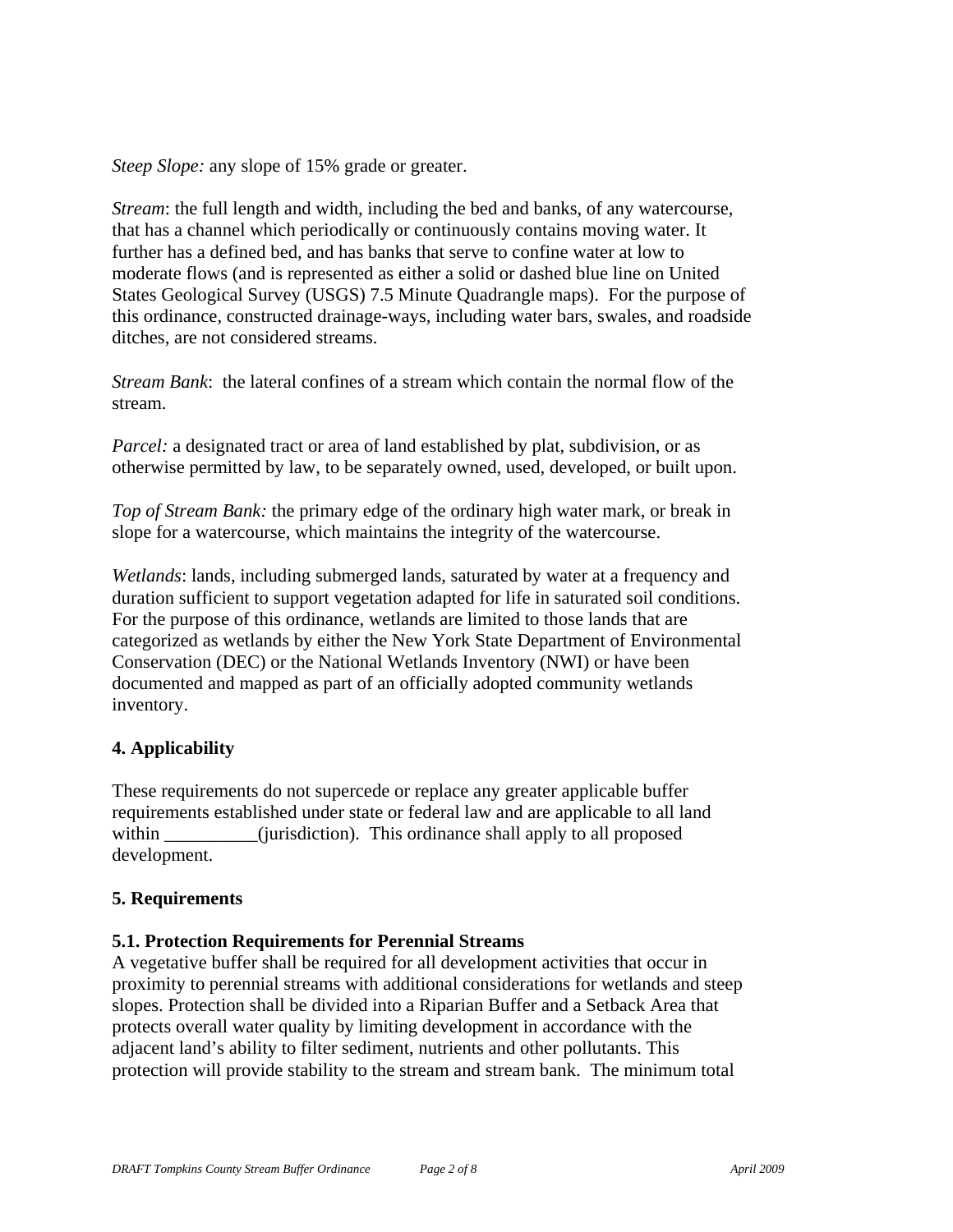setback width for all perennial streams combined is 100 feet. There is no established maximum setback width.

The \_\_\_\_\_\_\_\_\_\_\_\_\_\_(jurisdiction) shall require the delineation of any applicable Riparian Buffer and Setback Areas on all subdivision plats, site plan applications, special permits, special approval and variance applications, building permit applications, and excavation or fill permit applications. This delineation shall be subject to review and approval by the appropriate board or officer.

Prior to any soil-disturbing activity, the Riparian Buffer and Setback Area shall be clearly delineated on site and shall be undisturbed until the project is complete.

- 5.1.1 Riparian Buffer: The function of the Riparian Buffer is to protect the physical and ecological integrity of the portion of the riparian corridor in closest proximity to the stream through protection and enhancement of the native vegetation. Native vegetation provides shade, leaf litter, woody debris, erosion protection, and filtering of sediment, nutrient and pollutant loads to the stream.
	- a. The Riparian Buffer will begin at the top of the stream bank and extend a minimum of 50 feet horizontally measured in a direction directly perpendicular to the stream bank in a horizontal plane. Should a steep slope or wetland exist within this Buffer the entirety of that area will be added to the measurement of the Riparian Buffer. This full area will utilize the restrictions accorded to the Riparian Buffer.
	- b. Development and use are restricted to the following, the entirety of which may not modify or interrupt more than 10% of the entire Riparian Buffer unless necessary for the protection of human health, utility usage, public infrastructure, or the betterment of the riparian corridor.
		- Benches or seating;
		- Implementation of educational and scientific research that does not negatively impact the native vegetation;
		- Flood control, stormwater management structures, and stream bank stabilization measures approved by the Tompkins County Soil and Water Conservation District, Natural Resource Conservation Service, Army Corps of Engineering, or NYS Department of Environmental Conservation;
		- Maintenance of roadways or impervious surfaces existing at the time of the adoption of this provision;
		- Stream crossings necessary to access the property by driveway, transportation route, or utility line which are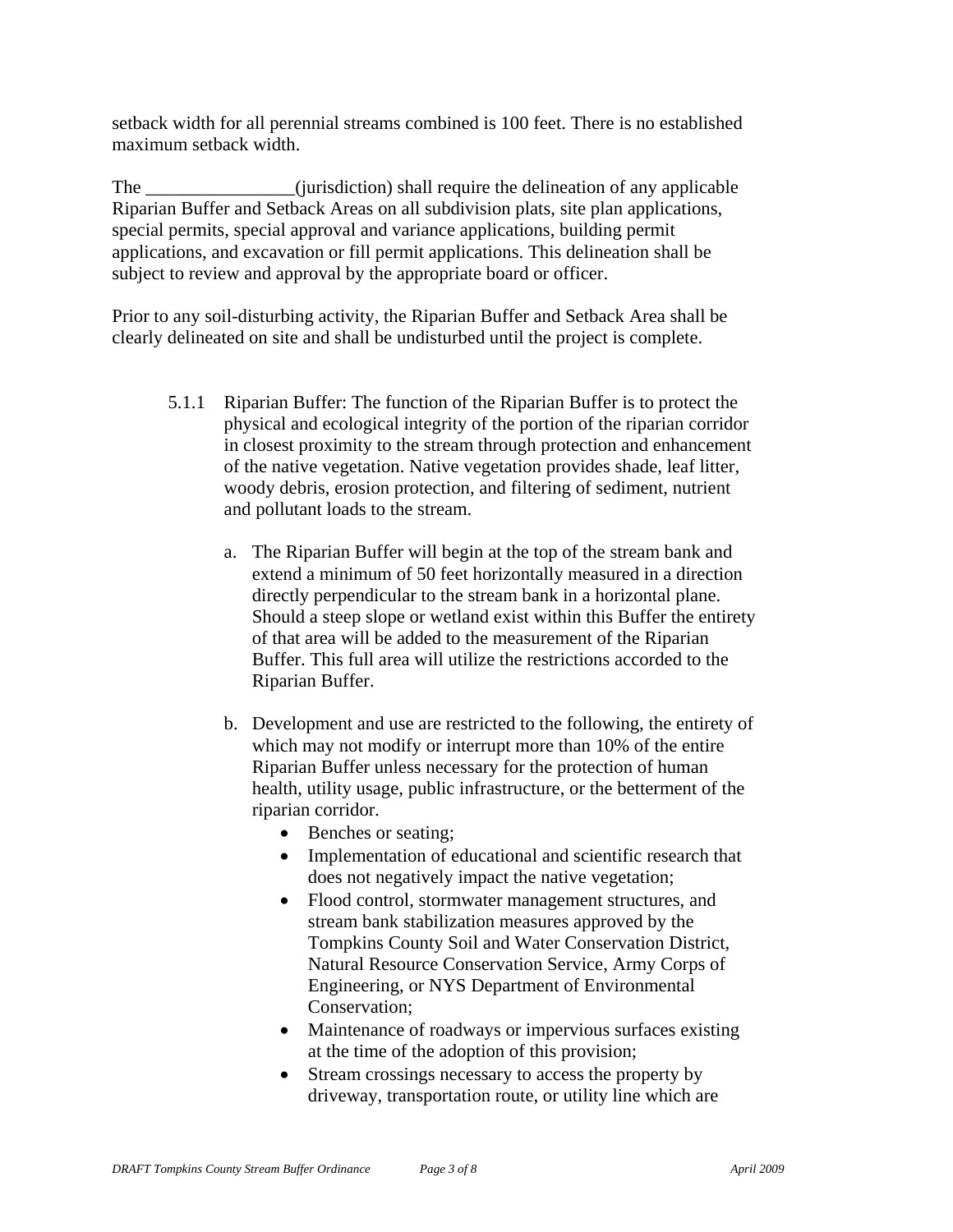designed to minimize negative impacts to the stream and Riparian Buffer;

- Public water supply intake or public wastewater outfall structures;
- Public access and public recreational facilities that must be on the water including boat ramps, docks, foot trails leading directly to the stream, fishing platforms and overlooks;
- Public sewer lines and/or other utility easements.
- Techniques to remove invasive species;
- Non-paved recreational trails no wider than 10 feet that either provide access to the stream or are part of a continuous trail system running roughly parallel to the stream;
- Temporary use of erosion control measures such as silt fencing;
- Limited tree cutting, forestry or vegetation management done in accordance with a Forest Stewardship Plan prepared by the Department of Environmental Conservation, a forester who is certified by the Society of American Foresters or such successor organization as is later created, or a Cooperating Consulting Forester with the New York State Department of Environmental Conservation. Any harvest must furthermore be done in accordance with the *New York State Forestry Best Management Practices for Water Quality – BMP Field Guide*. Tree cutting may not compromise the integrity of the stream bank or negatively impact the function of the Riparian Buffer. Tree cutting within 25 feet of the top of stream bank is prohibited. Any such activity must retain at a minimum 50% of the tree canopy in the Riparian Buffer at all times.
- 5.1.3. Setback Area: The function of the Setback Area is to filter sediment, nutrients and pollutants in runoff and slow the rate at which runoff enters the Riparian Buffer.
	- a. The Setback Area will begin at the outward edge of the Riparian Buffer and provide a minimum width of 50 feet. Should a steep slope or wetland exist within this Area the entirety of that area will be added to the measurement of the Setback Area. This full area will utilize the restrictions accorded to the Setback Area.
	- b. Within the Setback Area development uses are restricted to the following:
		- All development and uses permitted in the Riparian Buffer;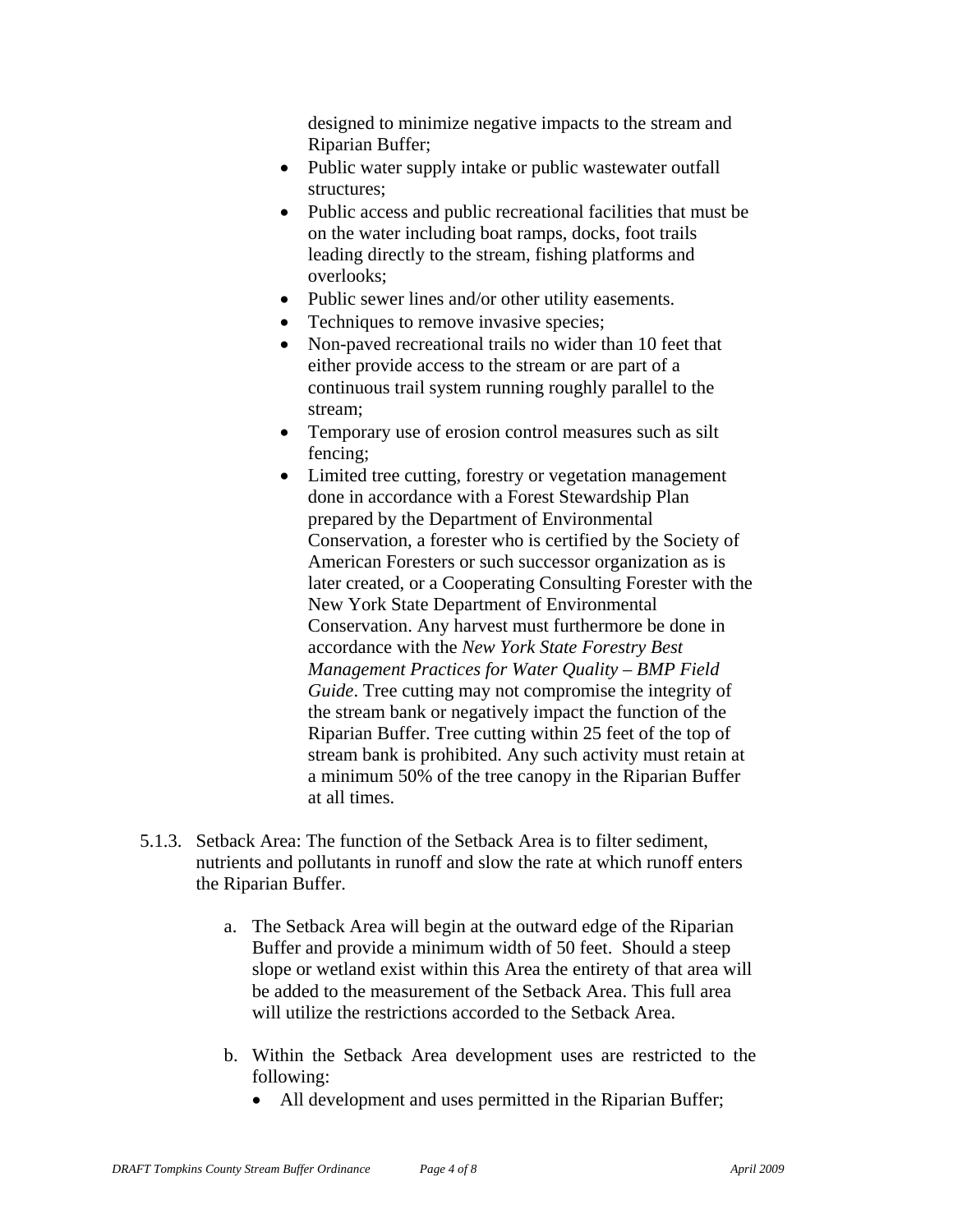- Minor recreational structures and surfaces to allow passive recreation in the Setback Area such as decks, picnic tables, playground equipment, and small concrete slabs, the total area of which is not to exceed 200 square feet each and in aggregate occupy no more than 10% of the Setback Area;
- Fences, provided such structures do not impede floodwaters;
- Landscaping, mowing, decorative planting or improvements that do not encroach upon or impact the integrity of the Riparian Buffer.

### **5.2 Prohibited Activities**

The following activities are explicitly prohibited in both the Riparian Buffer and Setback Area.

- 5.2.1. Storage or placement of any hazardous materials, before the following setback allotment, is prohibited. All sewage systems, both drain fields and raised systems and replacement of existing wells, must adhere to a 100 foot buffer from perennial streams. Any property that cannot accommodate such a buffer requires a variance.
- 5.2.2. Purposeful introduction of invasive vegetative species that reduce the persistence of local vegetation is prohibited. For a listing of invasive vegetation to avoid, refer to the Tompkins County "Environmental Management Council's Invasive Plants of Tompkins County" (1998, as revised).
- 5.2.3. Waste storage and disposal including but not limited to disposal and dumping of snow and ice, recyclable materials, manure, hazardous or noxious chemicals, used automobiles or appliance structures, and other abandoned materials.
- 5.2.4. No combination of allowed or exempt activities may compromise or alter more than 10% of the total riparian buffer and setback area that lies within a tax parcel.
- 5.2.5. Public water supply wells must be greater than 200 feet from top of stream bank; private wells are not allowed in the Riparian Buffer. Any property whose water supply cannot accommodate such a buffer requires a variance.
- 5.2.6. Mining or removal of soil, sand and gravel, and quarrying of raw materials.
- 5.2.7. Dredging, deepening, widening, straightening or any such altercation of the beds and banks of natural streams except where the New York State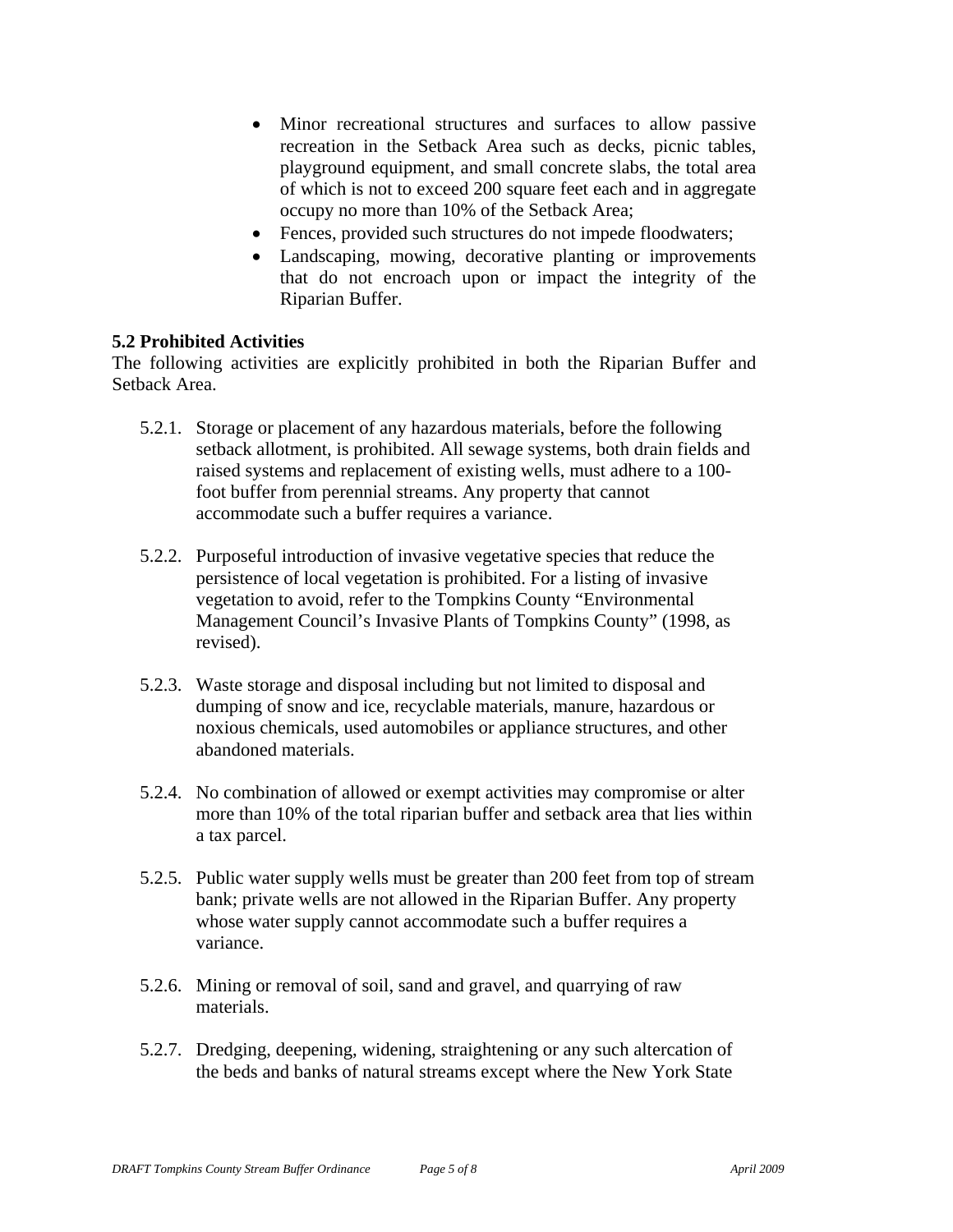Department of Environmental Conservation has issued a permit expressly allowing such activities on the parcel.

- 5.2.8. Application of herbicide, pesticides, fertilizers, or other chemicals.
- 5.2.9. Parking of motorized vehicles.

### **5.3 Protection Requirements for Intermittent Streams**

For those streams classified as intermittent, only the Riparian Buffer shall apply. For an intermittent stream the buffer will begin at the top of the stream bank and extend a minimum of 50 feet horizontally measured in a direction directly perpendicular to the stream bank in a horizontal plane. All provisions applicable to the Riparian Buffers for perennial streams should apply to intermittent streams.

### **6. Exemptions**

The following specific activities are exempt from the requirements of this ordinance.

### **6.1. General Exemptions**

6.1.1. The ordinance shall not apply to agricultural land use activity existing as of the effective date of this ordinance.

### **6.2. Grandfather Provisions**

6.2.1. Work consisting of the repair or maintenance of any lawful use of land that is approved for such use on or before the effective date of this ordinance.

### **6.3. Variance Procedures**

Variances from the above buffer and setback requirements may be granted only in accordance with the following provisions. Except as provided below, the \_\_\_\_\_\_\_\_\_\_(appeals board) of \_\_\_\_\_\_\_\_\_\_\_\_\_\_\_ (jurisdiction) shall grant no variance from this ordinance without conducting a public hearing on the application for variance, and issue a notice of public meeting on such variance in a newspaper of general circulation in the municipality at least ten working days prior to such hearing. Such notice shall be forwarded at least ten working days in advance by a registered letter to the superintendent of highways or commissioner of public works, to the clerk of the county legislative body, and to the county planning board, if any, and appropriate state and federal agencies affected.

- 6.3.1. A variance shall be granted only upon a finding that a property's shape, topography or other physical conditions prevents land development unless a variance is granted, or that strict adherence to the minimal buffer and setback requirements would create extreme hardship.
- 6.3.2. A variance request shall include the following information in written documentation: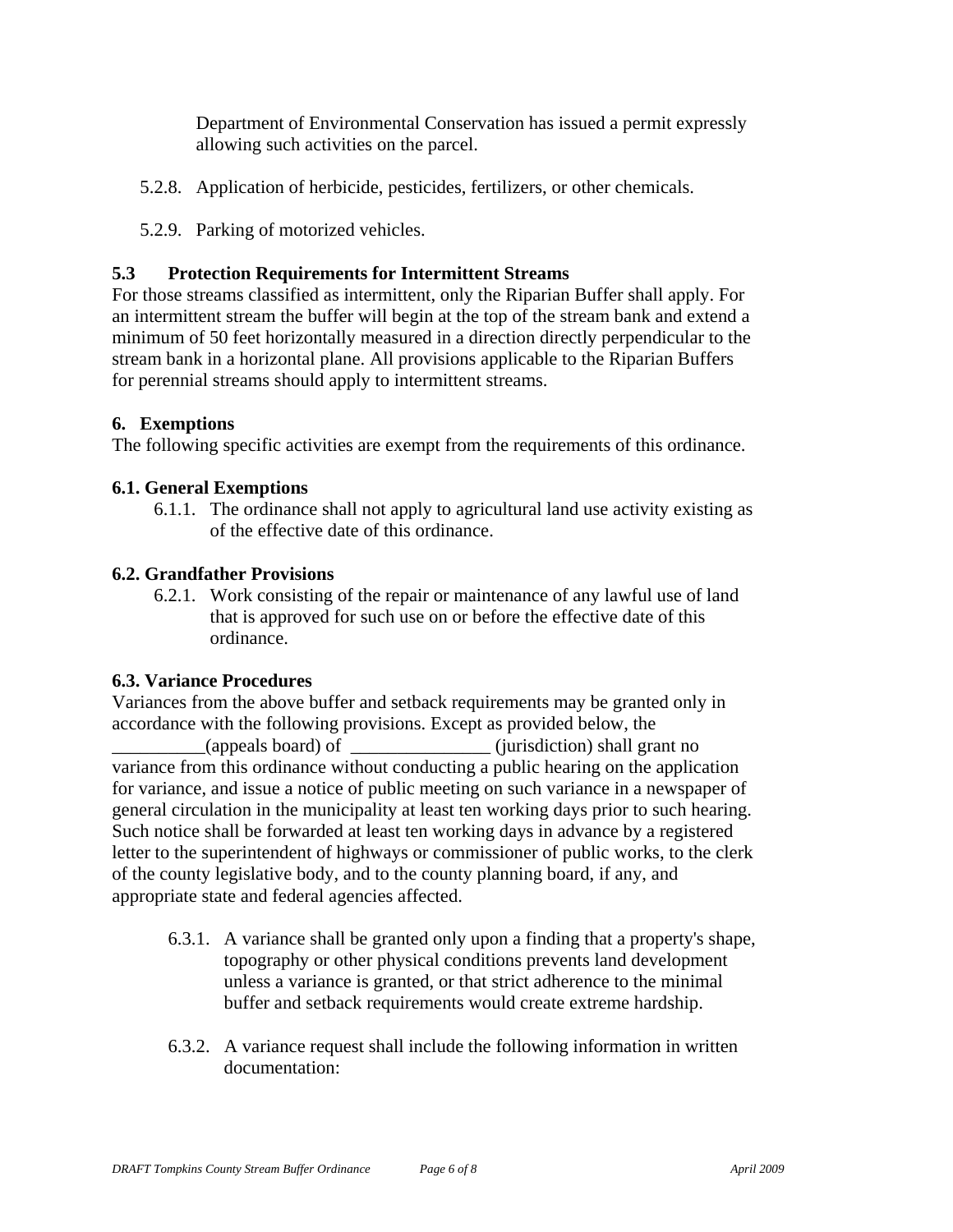- A to-scale site map with stream, wetlands, slopes and other natural features locations as determined by field survey;
- Description of the topography, slopes and soil type, shape of property, natural vegetation, and other distinguishing or prohibitive physical characteristics of the property;
- The locations and footprint of all existing structures and other impervious cover on a site map, with footprint for proposed structures. This map shall include the limits of all existing and proposed land disturbance, both inside and outside the buffer and setback;
- The exact area of the affected buffer and setback, and nature of proposed changes to be made to these areas shall be accurately and clearly indicated. A calculation of the total area and length of the proposed intrusion and any pre-existing intrusions shall be included;
- A stormwater management plan given the proposed changes and intrusions;
- Documentation of supposed hardship should the buffer be maintained;
- Proposed mitigation for the intrusion.
- 6.3.3 The following matters will be considered in determining whether to issue a variance:
	- The shape and physical characteristics of the property;
	- The locations of all streams on and/or adjacent to the property;
	- The location and extent of the proposed buffer or setback intrusion;
	- Whether alternative designs are possible which require less intrusion;
	- The water-quality impacts of the proposed variance.

# **7. Administration and Enforcement**

- 7.1 This ordinance shall be administered by \_\_\_\_\_\_\_\_\_\_\_\_\_\_\_(Jurisdiction Administrator, i.e. Code Enforcement Officer) or other official as designated.
- 7.2 A development plan shall not be approved, and therefore a building permit shall not be issued, unless the development plan satisfies the requirements under this ordinance. The \_\_\_\_\_\_\_\_\_\_\_\_\_\_\_(jurisdiction) may deny, suspend, or revoke any development plan if the plan violates this ordinance.
- 7.2. The contraction is equivalent (jurisdiction) may cancel or revoke any approved development plan or issued building permit if it fails to maintain the requirements of this ordinance; and may take legal action to stop, revoke or cancel the approval or the building permit.